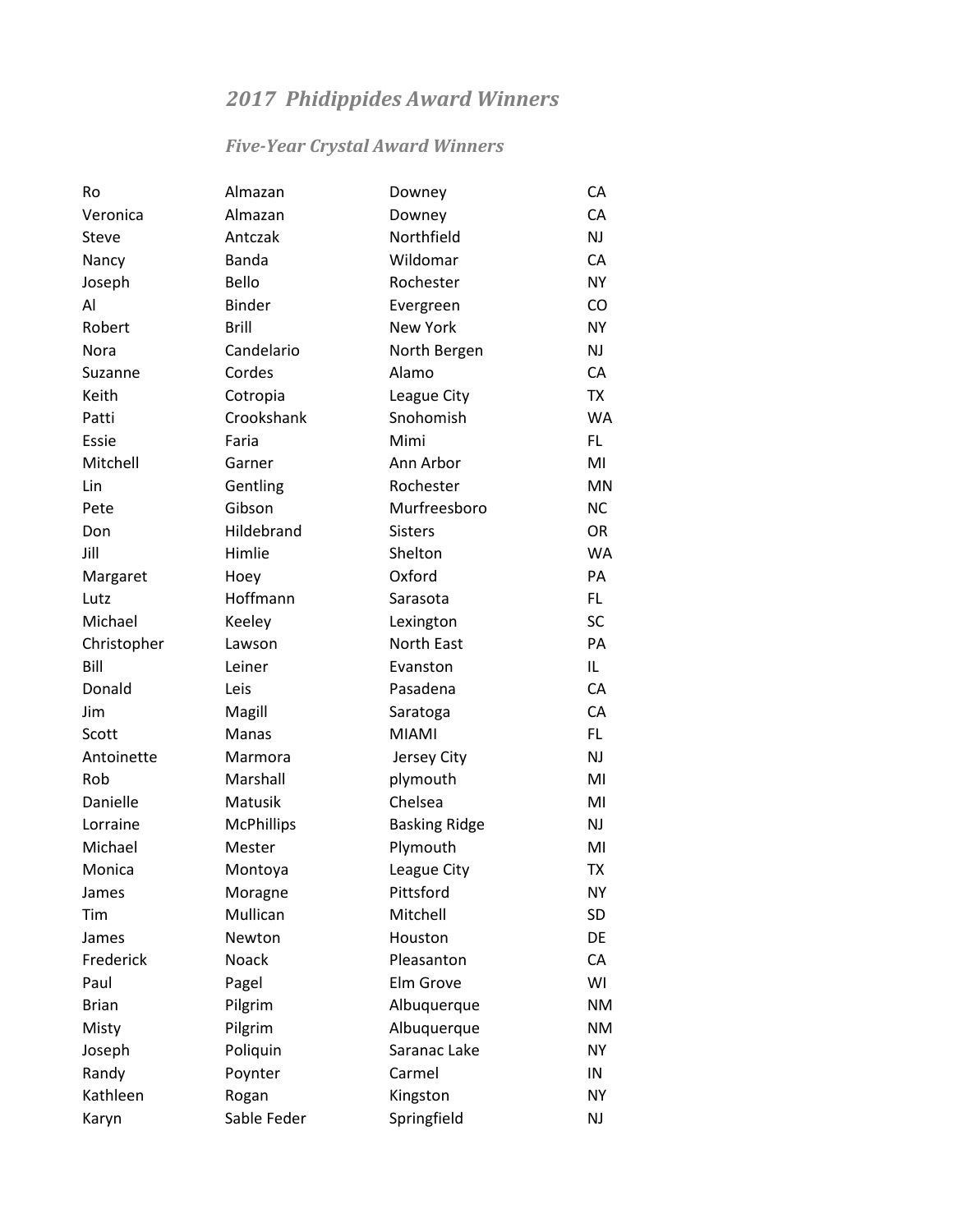| Gregory | Seeger          | Bend                 | <b>OR</b> |
|---------|-----------------|----------------------|-----------|
| Donna   | Spencer         | Tulsa                | OK        |
| Scott   | Spinner         | McCordsville         | IN        |
| Diane   | Stone           | Chatham              | <b>NJ</b> |
| Joseph  | Sullivan        | Somerville           | MA        |
| Paula   | Thomas          | Murfreesboro         | TN        |
| Ana     | <b>Traversa</b> | Princeton            | <b>NJ</b> |
| Gerardo | Velazquez       | <b>East Hartford</b> | <b>CT</b> |
| Donna   | Wilson          | Wichita              | KS        |
|         |                 |                      |           |

### *Gold Award Winners*

| Freddie            | Acevedo            | Homestead                 | FL.       |
|--------------------|--------------------|---------------------------|-----------|
| Gary               | Aguiar             | El Cerrito                | CA        |
| Christine          | Ainsworth          | Cambridge                 | MA        |
| Michael            | Albin              | Rapid City                | <b>SD</b> |
| Steven             | Altchuler          | Rochester                 | <b>MN</b> |
| <b>Blanca</b>      | Alvarez            | Harrison                  | NJ        |
| Cheryl             | Ames               | Chula Vista               | CA        |
| Gerald             | Ames               | Chula Vista               | CA        |
| <b>Tucker</b>      | Andersen           | Warren                    | <b>CT</b> |
| David              | Andrews            | Gurnee                    | IL.       |
| Donna              | Antkowiak          | Sutton                    | MA        |
| Julio              | <b>Arias Viaud</b> | Mission                   | <b>TX</b> |
| Kevin              | Arloff             | <b>Huntington Station</b> | <b>NY</b> |
| Gerald             | Armentrout         | Raleigh                   | <b>NC</b> |
| Cheryl             | Asselin            | Hopkinton                 | MA        |
| LizMarie           | Astacio            | Rye Brook                 | <b>NY</b> |
| Abbi               | Auger              | Louisville                | KY        |
| Peter              | Auteri             | Pompton Lakes             | NJ        |
| <b>Brett</b>       | Avery              | <b>New York</b>           | <b>NY</b> |
| <b>Juan Carlos</b> | Ayala Castro       | Chula Vista               | CA        |
| James              | Bailey             | Cedarville                | <b>WV</b> |
| Elizabeth          | Bain               | Portland                  | <b>OR</b> |
| John               | <b>Bair</b>        | Bainbridge Island         | <b>WA</b> |
| Alan               | Baisch             | Selden                    | <b>NY</b> |
| Newton             | <b>Baker</b>       | Montpelier                | VT        |
| John               | <b>Banda</b>       | Wildomar                  | CA        |
| James              | Barbour            | North Ridgeville          | OH        |
| Michael            | Barry              | Succasunna                | <b>NJ</b> |
| Delma              | <b>Bartelme</b>    | St. Cloud                 | <b>MN</b> |
| Anita              | <b>Baugh</b>       | Sartell                   | <b>MN</b> |
| Noriko             | <b>Bazeley</b>     | San Francisco             | CA        |
| Christy            | Beal               | <b>Woodbury Heights</b>   | NJ        |
| Melissa            | <b>Beasley</b>     | North Las Vegas           | <b>NV</b> |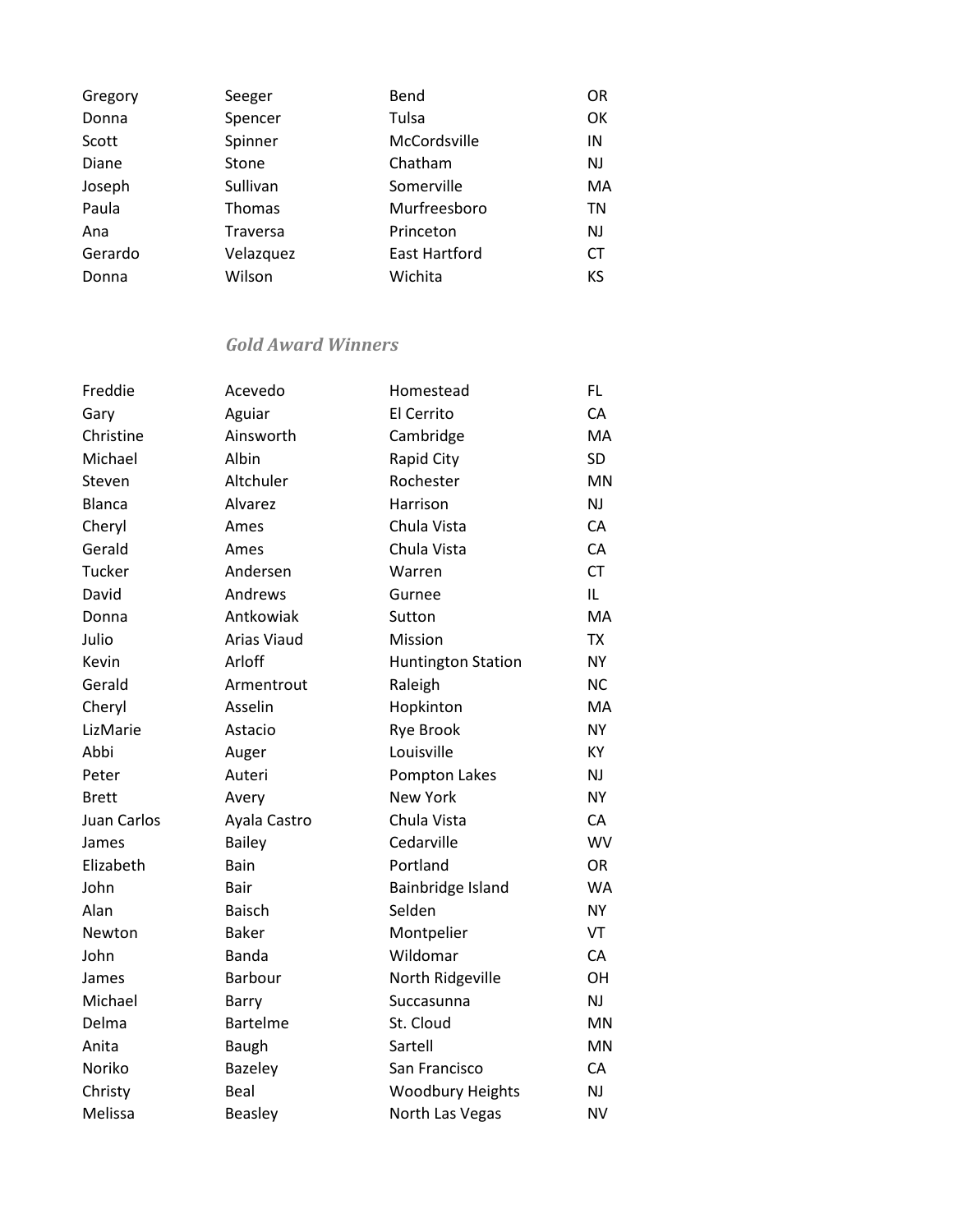| <b>Maricris</b> | Beauchamp            | Perris                    | CA        |
|-----------------|----------------------|---------------------------|-----------|
| Lee             | Beaumont             | Lynchburg                 | VA        |
| Gigi            | <b>Becker</b>        | <b>Huntington Station</b> | <b>NY</b> |
| Michele         | <b>Becker</b>        | Ridgewood                 | NJ        |
| Michael         | <b>Beckwith</b>      | Livermore                 | CA        |
| Carol           | Bednar               | San Jose                  | CA        |
| Francis         | Beideman             | Pompton Lakes             | <b>NJ</b> |
| <b>Barbara</b>  | Belanger             | Fairhaven                 | MA        |
| Kathy           | Bello                | Rochester                 | <b>NY</b> |
| Frederick       | <b>Benlein</b>       | Farmingdale               | <b>NY</b> |
| Kathy           | <b>Bennett</b>       | Cos Cob                   | <b>CT</b> |
| Thomas          | <b>Bennett</b>       | Auburn                    | <b>ME</b> |
| John            | <b>Bergacs</b>       | Edison                    | NJ        |
| Michael         | Berger               | <b>Beverly Hills</b>      | CA        |
| <b>Brian</b>    | <b>Bergt</b>         | Amherst                   | <b>NE</b> |
| Debra           | Bernstein            | Dover                     | <b>NJ</b> |
| Marilyn         | Biedrycki            | Milford                   | <b>CT</b> |
| Patty           | <b>Bishop</b>        | Lake Forest               | CA        |
| Paul            | <b>Bishop</b>        | Graham                    | <b>NC</b> |
| Michael         | Bjornberg            | Minneapolis               | <b>MN</b> |
| Chad            | <b>Bjugan</b>        | Chaska                    | MN        |
| Tim             | Blanchard            | Somerville                | MA        |
| David           | Bloomquist           | Woodstock                 | GA        |
| Vanessa         | Bogenholm            | Los Gatos                 | CA        |
| Steven          | Bolen                | Plano                     | <b>TX</b> |
| Jay             | Boncodin             | <b>Walnut Creek</b>       | CA        |
| Steve           | <b>Bond</b>          | Sacramento                | CA        |
| Kevin           | Boone                | <b>Bay Shore</b>          | <b>NY</b> |
| Robert          | Boyd                 | Colonia                   | NJ        |
| <b>Bruce</b>    | <b>Bradley</b>       | Yulee                     | <b>FL</b> |
| <b>Thomas</b>   | <b>Brand</b>         | Summit                    | <b>NJ</b> |
| Jana            | <b>Bravo</b>         | Rutherford                | <b>NJ</b> |
| Tina            | <b>Breen</b>         | <b>Spring Valley</b>      | CA        |
| Tim             | <b>Briley</b>        | Park City                 | UT        |
| Robert          | <b>Brill</b>         | <b>New York</b>           | <b>NY</b> |
| Michael         | <b>Brink</b>         | Whitmore                  | CA        |
| Randy           | <b>Brinkley</b>      | Mustang                   | OK        |
| Pamela          | <b>Brisendine</b>    | Nashville                 | <b>TN</b> |
| Cheryl          | <b>Broas</b>         | New Rochelle              | <b>NY</b> |
| Una             | <b>Broderick</b>     | Wantagh                   | <b>NY</b> |
| John            | <b>Brown</b>         | Northbridge               | MA        |
| Dan             | <b>Buccino</b>       | <b>Baltimore</b>          | MD        |
| Kirk            | <b>Buckley</b>       | Las Vegas                 | <b>NV</b> |
| Janet           | <b>Buitenkant</b>    | Northport                 | <b>NY</b> |
| Linda           | <b>Bumbalo</b>       | Bellmore                  | <b>NY</b> |
| Deborah         | <b>Burkart Cotch</b> | <b>Bartlesville</b>       | OK        |
| Donald          | <b>Burkett</b>       | Mineral Bluff             | GA        |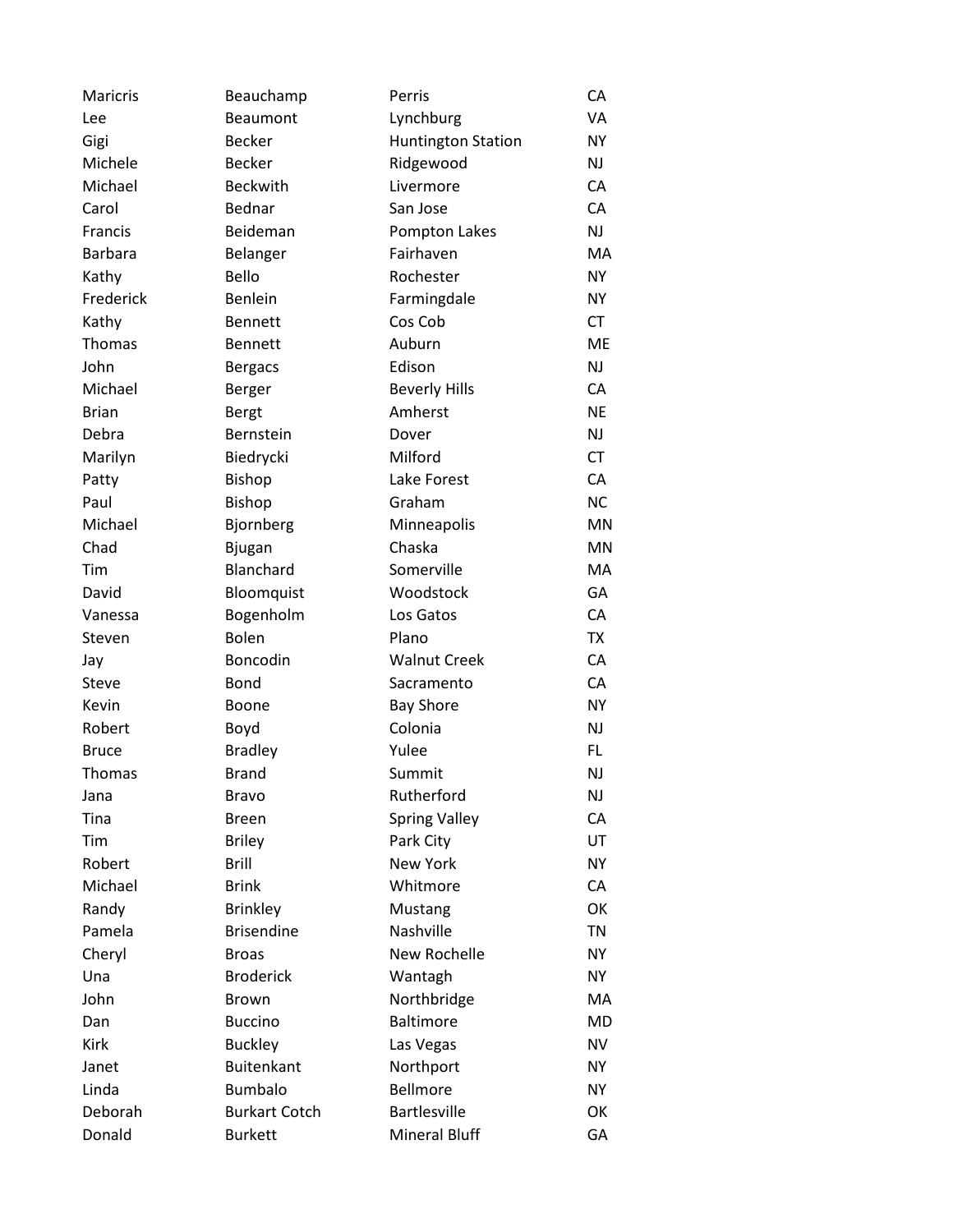| Susan        | <b>Burkett</b>   | <b>Mineral Bluff</b>    | GA        |
|--------------|------------------|-------------------------|-----------|
| Clint        | <b>Burleson</b>  | Organ                   | <b>NM</b> |
| Eric         | <b>Burton</b>    | Woburn                  | MA        |
| Patricia     | <b>Butcher</b>   | Hawthorne               | <b>NJ</b> |
| Beofra       | <b>Butler</b>    | Cameron                 | <b>NC</b> |
| Candice      | Caesar           | Fresno                  | <b>TX</b> |
| Norm         | Campbell         | Carmel                  | IN        |
| Sergio       | Cano             | Kearny                  | <b>NJ</b> |
| Mark         | Capparella       | Bellingham              | MA        |
| Marco        | Cardoso          | Sayreville              | <b>NJ</b> |
| Paul         | Carlin           | Indianapolis            | IN        |
| Joy          | Carrington       | <b>Baltimore</b>        | MD        |
| Benjie       | Castro           | Los Angeles             | CA        |
| louis        | Cervino          | South Hackensack        | N.J       |
| Maria        | Cesca            | <b>Coral Springs</b>    | FL.       |
| LaShaun      | Chappell         | Corpus Christi          | TX        |
| Nicole       | Charlton-Nauroth | Ewing                   | <b>NJ</b> |
| Denise       | Checketts        | Layton                  | UT        |
| Monica       | Chiao            | Binghamton              | <b>NY</b> |
| Diane        | Cismowski        | Ocean Grove             | <b>NJ</b> |
| Jeffrey      | Clark            | Lowell                  | MA        |
| Jennifer     | Clark            | <b>Brandon</b>          | <b>MS</b> |
| Karen        | Clarke           | Havertown               | PA        |
| Laura        | Cloutier         | Irvine                  | CA        |
| Tony         | Cocciolo         | Decatur                 | <b>AL</b> |
| Malcolm      | Cohen            | Ann Arbor               | MI        |
| Mitch        | Cohen            | Fair Lawn               | NJ        |
| Tracey       | Cohen            | <b>Farmington Hills</b> | MI        |
| Gary         | Coker            | White House             | <b>TN</b> |
| <b>Terry</b> | Cole             | Raeford                 | <b>NC</b> |
| Wesley       | Cole             | <b>Basking Ridge</b>    | NJ        |
| Eliot        | Collins          | Raritan                 | <b>NJ</b> |
| Ross         | Comer            | Redmond                 | <b>WA</b> |
| Mary         | Connolly         | Ramsey                  | NJ        |
| Angelique    | Consalazio       | Lake Ronkonkoma         | <b>NY</b> |
| Christine    | Cook             | Rockville Center        | <b>NY</b> |
| Douglas      | Cook             | <b>Billerica</b>        | МA        |
| Robert       | Cooper           | Odessa                  | FL.       |
| Ann Marie    | Costa            | Revere                  | MA        |
| Elisa        | Coyne            | Alexandria              | VA        |
| Heidi        | Crosson          | Concrete                | <b>WA</b> |
| Martin       | Crous            | Riverton                | UT        |
| Julie        | Dading           | Katy                    | TX        |
| William      | Dai              | San Francisco           | CA        |
| Sandra       | Dalquist         | Rochester               | MN        |
| Wayne        | Darnell          | Farmington              | <b>NM</b> |
| Arun         | Das              | Astoria                 | NY        |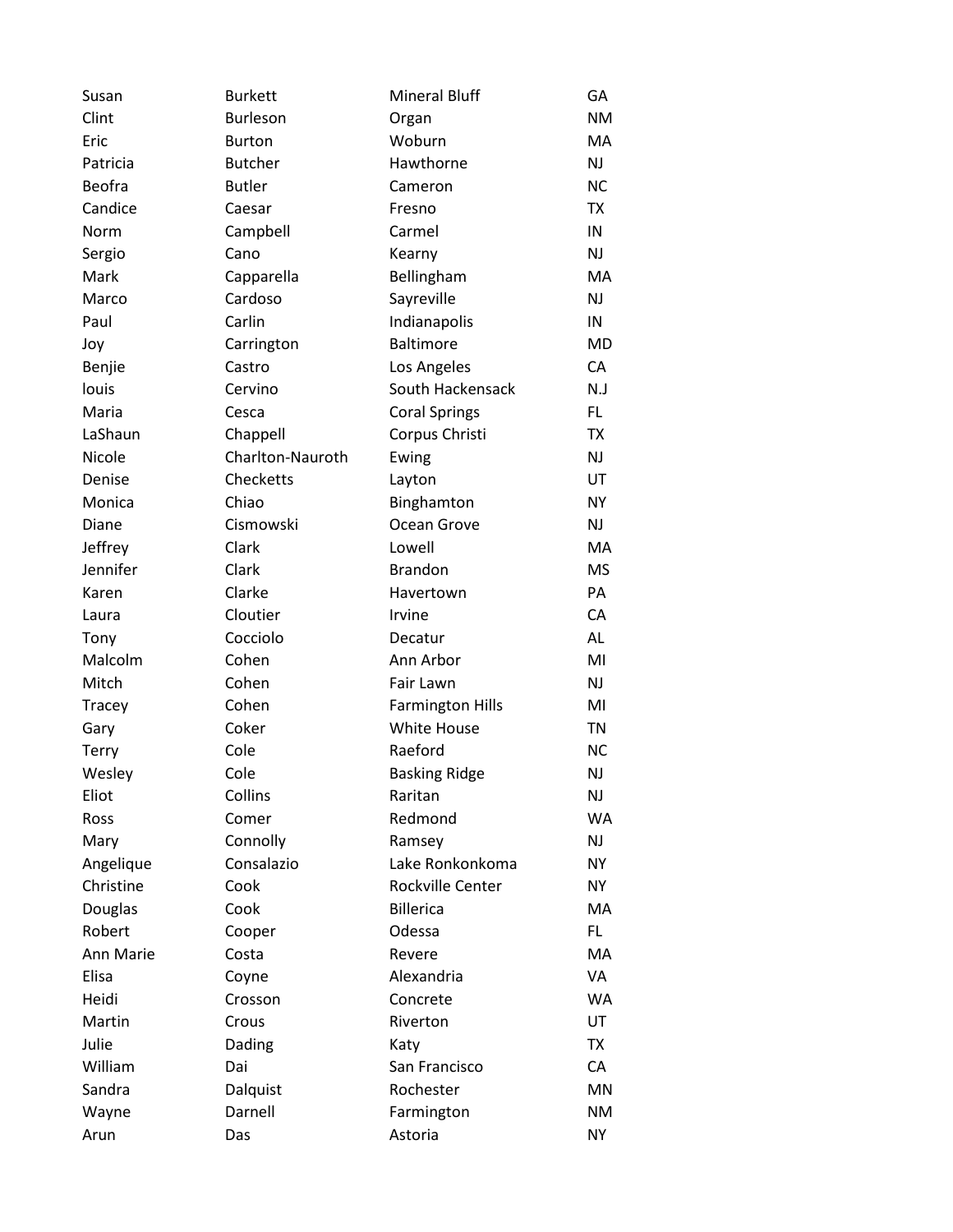| Michael         | Dasalla         | <b>Pleasant Hill</b>  | CA        |
|-----------------|-----------------|-----------------------|-----------|
| Letitia         | Davenport-Ezell | Detroit               | MI        |
| Suzanne         | Davidson        | Glendale              | CA        |
| Kathleen        | <b>Davies</b>   | Hillburn              | <b>NY</b> |
| Peter           | Deane           | <b>Basking Ridge</b>  | NJ        |
| Hugo            | Del Bove        | Wyckoff               | NJ        |
| Victoria        | Delozier        | Acworth               | GA        |
| Drew            | DeMasters       | Westbury              | <b>NY</b> |
| Carl            | Demmie          | Clifton               | NJ        |
| Patricia        | Demmie          | Clifton               | NJ        |
| Mary-Jo         | DePaoli         | Massapequa            | <b>NY</b> |
| Linda           | Desjardins      | Hampton               | <b>NH</b> |
| Jennifer        | DeSpagna        | Huntington            | <b>NY</b> |
| <b>Nurys</b>    | Diaz            | Cincinnati            | OН        |
| Michael         | <b>DiLisio</b>  | Shoreham              | NY.       |
| Erik            | Dodge           | Londonderry           | <b>NH</b> |
| Daniel          | Dodson          | Newton                | <b>NH</b> |
| Kevin           | Dollard         | Hopewell Junction     | <b>NY</b> |
| Cari            | Dominguez       | Gaithersburg          | <b>MD</b> |
| E. Alberto      | Dominguez       | Gaithersburg          | MD        |
| Jennifer        | Donald          | Smyrna                | GA        |
| Don             | Dornfeld        | St. Paul              | <b>MN</b> |
| Jeff            | Dorrill         | <b>Dallas</b>         | <b>TX</b> |
| Karla           | Dougherty       | <b>Citrus Heights</b> | CA        |
| Fran            | Dowling         | <b>Baldwin</b>        | <b>NY</b> |
| Lynn            | Dragovich       | Wood-ridge            | NJ        |
| Estelle         | <b>Drake</b>    | Niagara Falls         | <b>NY</b> |
| Emma            | Dromgoole       | San Antonio           | <b>TX</b> |
| Heather         | <b>DuBey</b>    | <b>Boyne City</b>     | MI        |
| Donna           | <b>Dullys</b>   | <b>New York</b>       | <b>NY</b> |
| Scott           | Dunlap          | <b>WOODSIDE</b>       | CA        |
| Imme            | Dyson           | Princeton             | <b>NJ</b> |
| Robert          | Economy         | Victoria              | <b>MN</b> |
| Stephanie       | Edwards         | Morristown            | <b>NJ</b> |
| Mike            | Erlanson        | San Diego             | CA        |
| Ropizah         | Ervin           | Charlotte             | <b>NC</b> |
| Essie           | Faria           | Miami                 | FL.       |
| Fil             | Faria           | Tewksbury             | MA        |
| <b>Brigitte</b> | Fasciotto       | Louisville            | KY.       |
| Andrew          | Fenwick         | St. Cloud             | MN        |
| Denise          | Fenwick         | St. Cloud             | <b>MN</b> |
| Luis            | Fernandez       | Neptune               | <b>NJ</b> |
| Roberto         | Ferrito         | Pasadena              | CA        |
| Dale            | Fingar          | Medway                | MA.       |
| Cynthia M       | Fink            | Cleveland             | GA        |
| Judith          | Fisher          | Federal Way           | <b>WA</b> |
| Jerry           | Flanagan        | San Francisco         | CA        |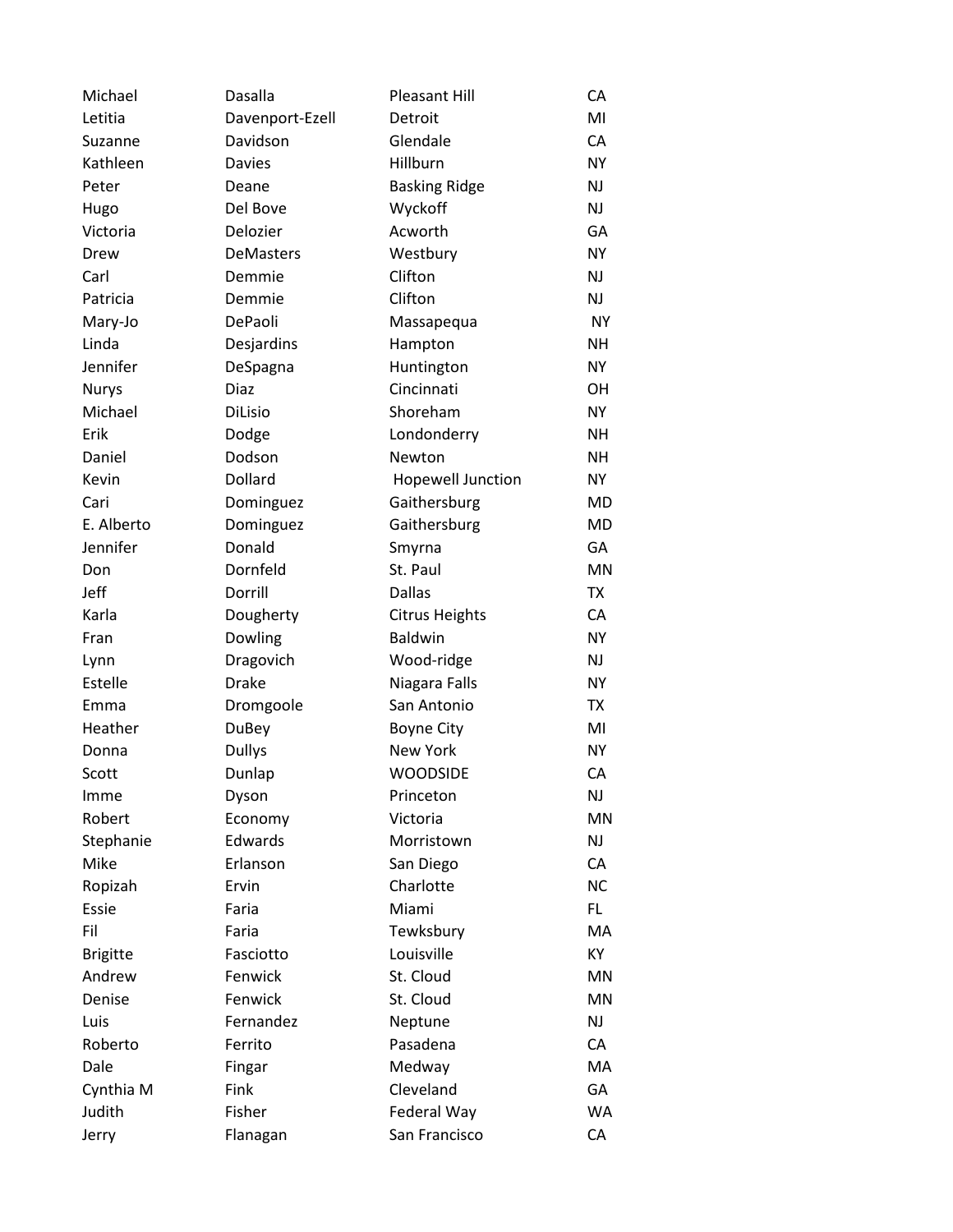| Theresa              | Flora               | <b>Mount Kisco</b>   | <b>NY</b> |
|----------------------|---------------------|----------------------|-----------|
| Thomas               | Flournoy            | Port Republic        | <b>NJ</b> |
| Michele              | Franco              | Debary               | FL.       |
| Sandy                | Freeman             | Alma                 | AR        |
| Lisa                 | Fricke              | Stuart               | FL.       |
| Sharon               | Fricker             | Ronkonkoma           | <b>NY</b> |
| Robert               | Fried               | Great neck           | <b>NY</b> |
| Jonathan             | Frieder             | Rye Brook            | <b>NY</b> |
| Maria                | Fucella             | levittown            | <b>NY</b> |
| Jeffrey              | Fuller              | <b>Brooklyn Park</b> | <b>MN</b> |
| Tom                  | Gabalski            | Columbus             | Ohio      |
| Melissa              | Gacek               | White Bear Lake      | <b>MN</b> |
| Galen                | Garrison            | Murray               | UT        |
| Wanda                | Gau                 | <b>Little Falls</b>  | <b>MN</b> |
| <b>Brenton</b>       | Gauthier            | Medford              | <b>OR</b> |
| David                | Gavia               | <b>Elk Grove</b>     | CA        |
| Debbie               | Gelber              | Lubbock              | <b>TX</b> |
| <b>Steve</b>         | Gerson              | East Meadow          | <b>NY</b> |
| Alan                 | Gettis              | Norwood              | <b>NJ</b> |
| Alden                | Gibbs               | Laurel               | <b>MD</b> |
| Ryan                 | Gillmor             | Willard              | <b>OH</b> |
| Emily                | Ginder              | Bloomfield           | NJ        |
| Mark                 | Goldhaber           | Schenectady          | <b>NY</b> |
| Phillip              | Goode               | Decatur              | IL        |
| <b>Harris</b>        | Goodman             | Pleasanton           | CA        |
| Danielle             | Gordanier           | St Paul              | <b>MN</b> |
| Dennis               | Gordon              | Mahwah               | NJ        |
| Julie                | Gordon              | Mahwah               | <b>NJ</b> |
| Sheldon              | Gortat              | Salt Lake City       | UT        |
| James                | Gortowski           | Cambridge            | МA        |
| Laurie               | Goudreault          | Minneapolis          | MN        |
| Tom                  | Goudreault          | Minneapolis          | MN        |
| Alan                 | Gousie              | Lincoln              | RI        |
| Kevin                | Goyen               | East Hampton         | <b>CT</b> |
| Joseph               | Grande              | Rochester            | MN        |
| Mary                 | <b>Grant Ciampa</b> | Belmont              | MA        |
| Michael              | Greeley             | Warwick              | <b>NY</b> |
| Bill                 | Gross               | Ridgefield           | <b>CT</b> |
| David                | Gross               | Morganville          | NJ        |
| David                | Grudzien            | Waukesha             | WI        |
| Robert               | Gurtler             | The Plains           | VA        |
| John                 | Hadcock             | Dedham               | МA        |
| Nora                 | Haefele             | Stowe                | PA        |
| John                 | Hahn                | Madison              | WI        |
| JoAnn                | Hall                | Redding              | CA        |
| <b>Susan Russell</b> | Hall                | Lakewood             | <b>WA</b> |
| Larry                | Hamm                | Des Moines           | IA        |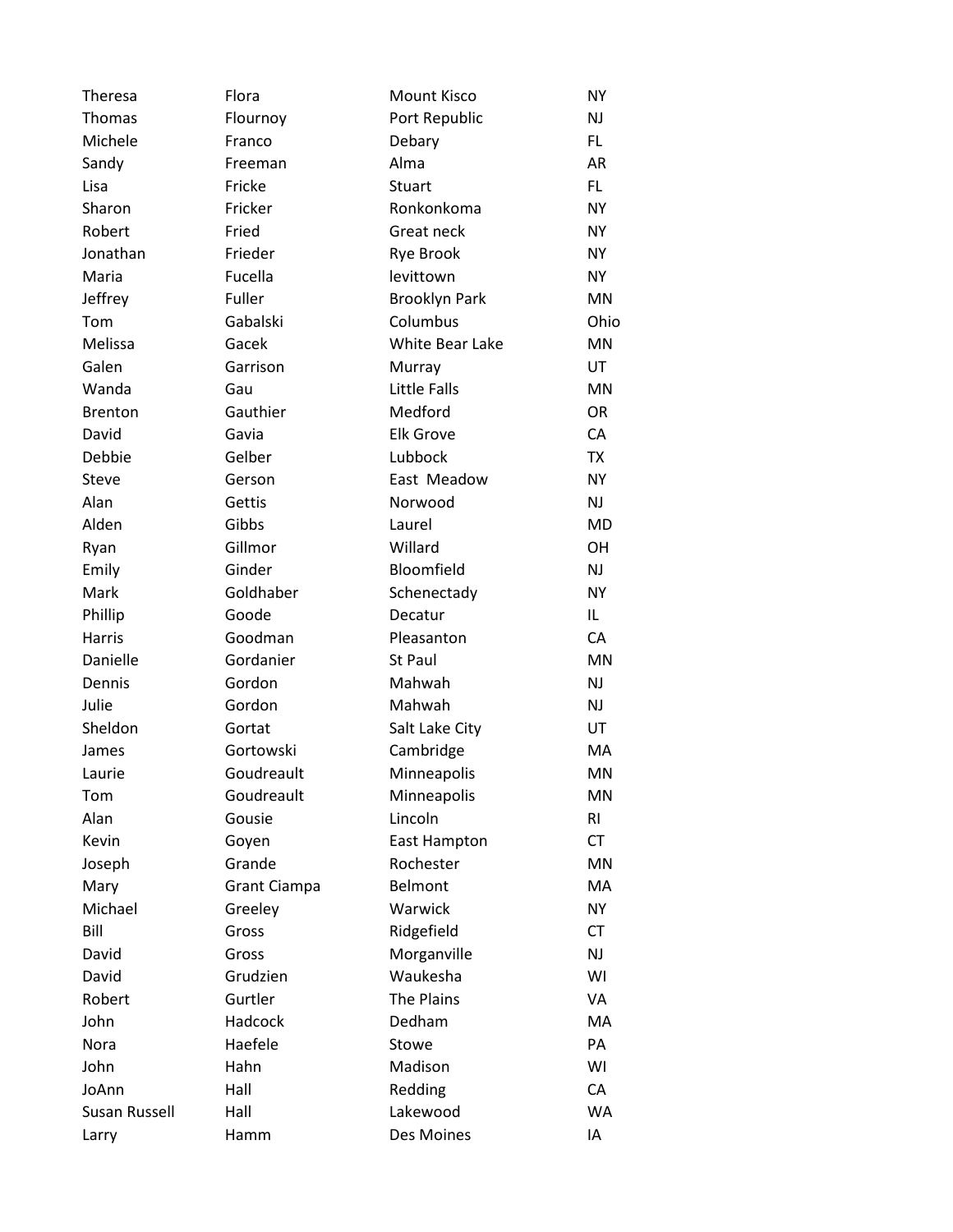| John         | Hanson         | Dublin                | СA        |
|--------------|----------------|-----------------------|-----------|
| Alan         | Hargrave       | Hoover                | AL        |
| Teresa       | Harmon         | Mobeetie              | <b>TX</b> |
| Rosemary     | Harnly         | Red Wing              | MN        |
| David        | Harrah         | Virginia Beach        | VA        |
| <b>Brian</b> | Harris         | Oakland               | <b>NJ</b> |
| Craig        | Haugaard       | Fremont               | OH        |
| Tom          | <b>Hawkins</b> | Williamson            | <b>NY</b> |
| Randy        | Hawthorne      | Williamsburg          | VA        |
| Mariellen    | Hayward        | Peabody               | MA        |
| Matt         | Heacock        | Scottsdale            | AZ        |
| Jerry        | Heaps          | <b>Apple Valley</b>   | <b>MN</b> |
| Scott        | Heckel         | Canton                | OH        |
| Julia        | Hegner         | Wantagh               | <b>NY</b> |
| Ann          | Hegstrom       | De Soto               | IA        |
| Marko        | Heinila        | Santa Fe              | <b>NM</b> |
| Suzan        | Hemstock       | Hillsborough          | <b>NJ</b> |
| Robert       | Hendrick       | Deerfield Beach       | FL        |
| Antje        | Hennings       | Demarest              | <b>NJ</b> |
| Angie        | Herring        | Decatur               | IL        |
| Sue          | Herscher       | <b>Winter Garden</b>  | FL        |
| Michael      | Hespos         | Wharton               | <b>NJ</b> |
| Jennifer     | Hickey         | Washington            | DC        |
| Denise       | Hidalgo        | <b>New York</b>       | <b>NY</b> |
| Mary         | Hofmeister     | Malabar               | FL.       |
| Yolanda      | Holder         | Corona                | CA        |
| Janet        | Holland        | Ochelata              | OK        |
| Carla        | Holusha        | <b>Budd Lake</b>      | <b>NJ</b> |
| Stephen      | Holusha        | <b>Budd Lake</b>      | <b>NJ</b> |
| Tom          | Hosner         | <b>Trabuco Canyon</b> | CA        |
| George       | Howe           | Raleigh               | <b>NC</b> |
| David        | Hoyt           | Long Beach            | СA        |
| Thomas       | Hrdina         | Ridgewood             | NJ        |
| E. J.        | Hrynowski      | Arlington             | MA        |
| Judith       | Hudson         | Westfield             | NJ        |
| Oscar        | Huerta         | Hacienda Heights      | CA        |
| Gregory      | Hunger         | Akron                 | OH        |
| Sandra       | Hutchinson     | <b>Beverly</b>        | MA        |
| Wanda        | lengo          | Islip                 | <b>NY</b> |
| Joe          | lovanisci      | Williamstown          | <b>NJ</b> |
| Vernon       | Ivy            | Crestview             | FL.       |
| <b>Bert</b>  | Jablon         | Syosset               | <b>NY</b> |
| Priscilla    | Jackson        | <b>West Chester</b>   | PA        |
| Shelina      | James          | Philadelphia          | PA        |
| William      | Jankovich      | Racine                | WI        |
| Tammy        | <b>Jenkins</b> | Tulsa                 | OK        |
| Nickolas     | Joannidis      | <b>FAIR LAWN</b>      | <b>NJ</b> |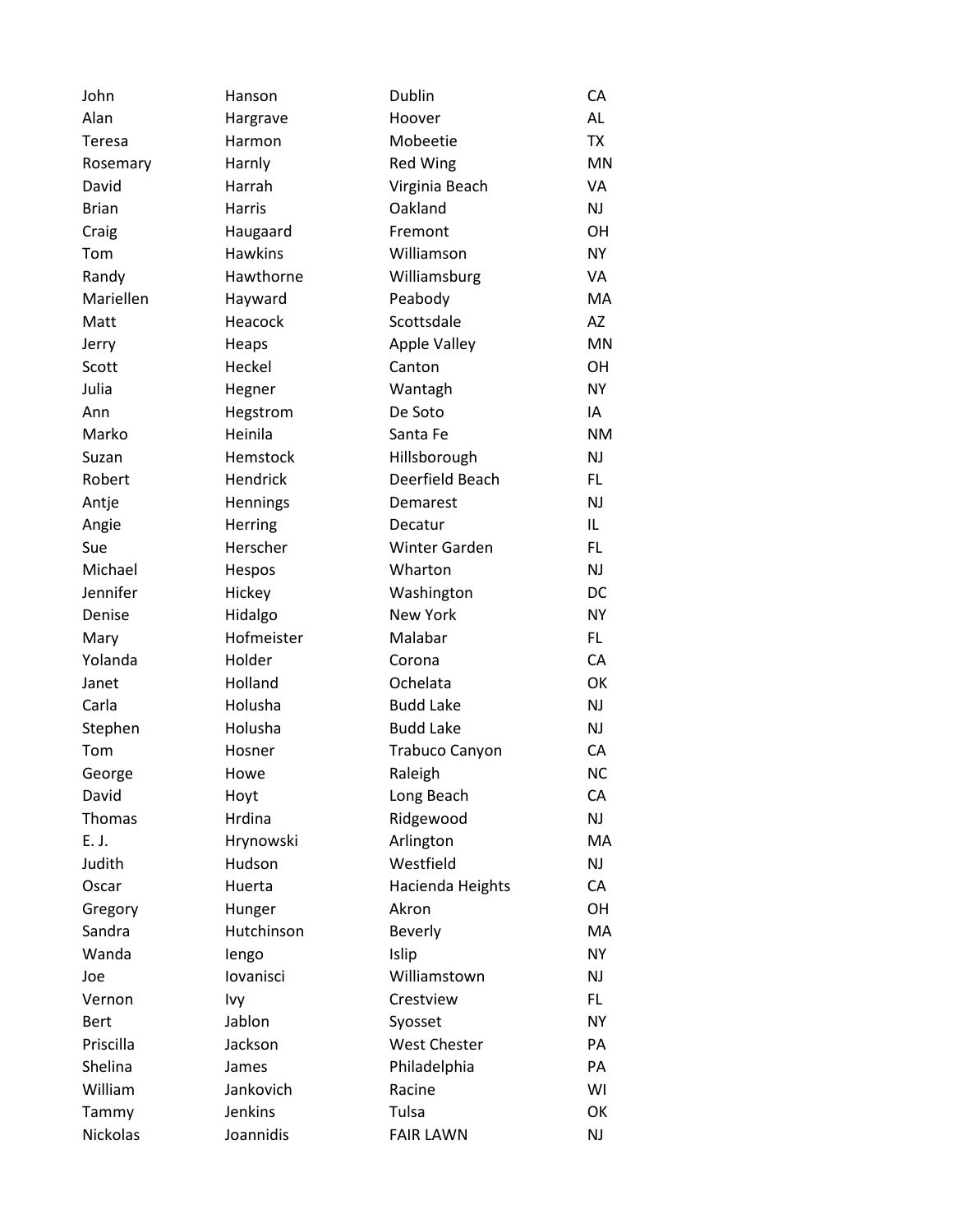| Gresy         | Johnson       | Somerset             | <b>NJ</b> |
|---------------|---------------|----------------------|-----------|
| Heather       | Johnson       | Oakland              | CA        |
| Kenneth       | Johnson       | San Rafael           | CA        |
| Chris         | Jones         | Sonoma               | CA        |
| Etta          | Jones         | Norfolk              | VA        |
| Prudence      | Jones         | <b>New Brunswick</b> | NJ        |
| <b>Bonnie</b> | Jules         | Jacksonville         | FL.       |
| Ndegwa        | Kamau         | Capitol Heights      | <b>MD</b> |
| Linda         | Kelnock       | <b>West Chester</b>  | PA        |
| Sameer        | Khurana       | Fremont              | CA        |
| Joyce         | Killinger     | Raleigh              | <b>NC</b> |
| Eric          | King          | Redwood City         | CA        |
| Glenn         | Kishi         | San Jose             | CA        |
| Edwin         | Kitchen       | <b>Thousand Oaks</b> | CA        |
| Peter         | Klaeser       | Sauk Village         | IL        |
| George        | Kochman       | <b>Tinton Falls</b>  | NJ        |
| Richard       | Kohrman       | Mebane               | <b>NC</b> |
| Stan          | Kowalski      | Waldwick             | <b>NJ</b> |
| Kevin         | Kremler       | Hicksville           | <b>NY</b> |
| Michael       | Kretschmer    | <b>Berlin</b>        | <b>NJ</b> |
| John          | <b>Kriens</b> | Bloomfield           | <b>NJ</b> |
| Narayan       | Krishnaswami  | <b>Ballwin</b>       | <b>MO</b> |
| Kirstin       | Krysz         | Rutherford           | NJ        |
| Ken           | Kufahl        | Hanover              | <b>MN</b> |
| Joyjit        | Kundu         | Bridgewater          | <b>NJ</b> |
| Christopher   | Kunkel        | Oradell              | <b>NJ</b> |
| Rose          | Kwok          | Los Angeles          | CA        |
| Joseph        | La Bruno      | Bayonne              | <b>NJ</b> |
| Joanna        | Lacman        | Franklin             | MA        |
| Samuel        | Lafaye        | Roanoke              | VA        |
| David         | LaMay         | Leesburg             | VA        |
| Yanni         | Lambropoulos  | Durham               | <b>NC</b> |
| Anthony       | Landry        | Milford              | MA        |
| Patricia      | Langum        | Maple Grove          | <b>MN</b> |
| David         | Latterman     | Pulaski              | <b>TN</b> |
| Leslie        | Latterman     | Pulaski              | <b>TN</b> |
| Alice         | Laux          | Flemington           | NJ        |
| Kim           | Law           | East Greenbush       | <b>NY</b> |
| Sue           | Lawlor        | Morristown           | NJ        |
| David         | Learn         | Anaheim              | CA        |
| Sue           | Ledwith       | Walpole              | MA        |
| Andre         | Lee           | Tempe                | AZ        |
| James         | Lee           | Chester              | <b>NH</b> |
| Peter         | Lee           | Randolph             | NJ        |
| Yvonne        | Leippert      | Coram                | <b>NY</b> |
| Monique       | Lemieux       | <b>Glen Rock</b>     | NJ        |
| Patti         | Lemieux       | Silverado            | CA        |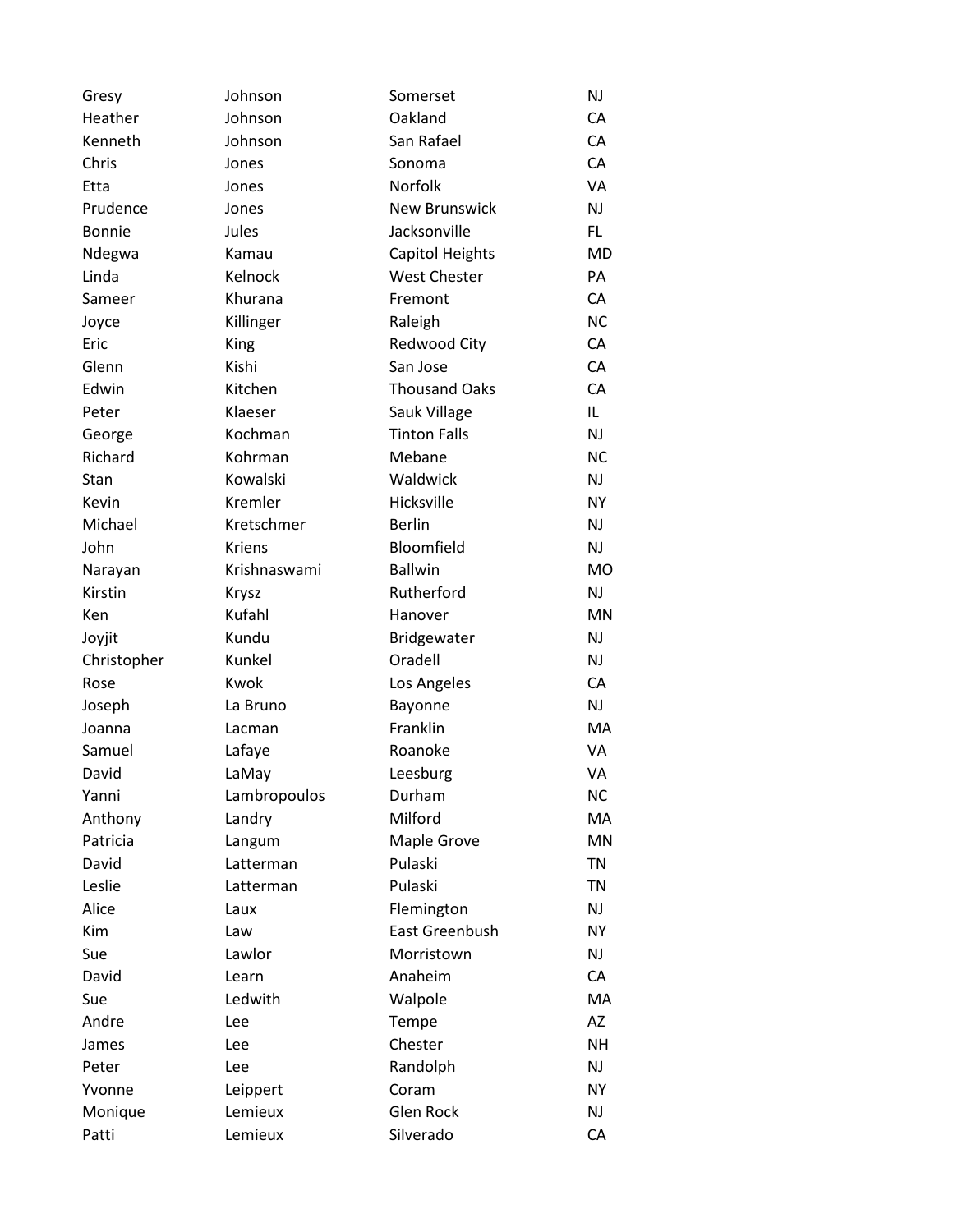| Greg           | Leos             | <b>CHICAGO</b>            | IL        |
|----------------|------------------|---------------------------|-----------|
| <b>Blaine</b>  | Lew              | Metairie                  | LA        |
| <b>Frances</b> | Libasci          | Summit                    | <b>NJ</b> |
| Efren          | Limbag           | San Diego                 | CA        |
| Tony           | Lin              | Coppell                   | <b>TX</b> |
| Thomas         | Lindsay          | Minneapolis               | <b>MN</b> |
| Kathy          | Linenberger      | Vista                     | CA        |
| Zheng          | Liu              | San Gabriel               | CA        |
| Lolita         | Lockett          | Jacksonville              | FL.       |
| Gretchen       | Loebel           | Granby                    | MA        |
| Jill           | Lohmeier         | Westford                  | MA        |
| Lisa           | Lonchor          | Phoenix                   | AZ        |
| Kristine       | Longshore        | Doylestown                | PA        |
| Lawrence       | Low              | Antioch                   | CA        |
| John           | Luaces           | Redding                   | CA        |
| Keith          | Lubliner         | San Jose                  | CA        |
| Paul           | Lucuski          | Trenton                   | NJ        |
| Michelle       | Lunderby         | Oakland Park              | FL.       |
| David          | Lutter           | <b>Commerce City</b>      | CO        |
| Tim            | Lyke             | Austin                    | <b>TX</b> |
| Troy           | Malinowski       | Milwaukee                 | WI        |
| Lee            | Mamola           | Novi                      | MI        |
| Niall          | Mandal           | Scottsdale                | <b>AZ</b> |
| David          | Maness           | Pawlet                    | VT        |
| Linda          | <b>Maness</b>    | Pawlet                    | VT        |
| Richard        | Mangold          | Ottawa                    | IL.       |
| Lori           | Mangual          | Merrick                   | <b>NY</b> |
| Charles        | Mann             | Cherry Hill               | <b>NJ</b> |
| Chip           | Mann             | Townsend                  | MA        |
| Michael        | Mann             | Minneapolis               | MN        |
| Christen       | Mansuetti        | Phoenix                   | OR        |
| Susie          | Marnell          | <b>Huntington Station</b> | NY        |
| Shane          | Martin           | Orono                     | <b>ME</b> |
| Desiree        | Martin del Campo | <b>Flanders</b>           | NJ        |
| Dorothy        | Massinger        | Herkimer                  | <b>NY</b> |
| Robert         | Mayer            | Douglaston                | <b>NY</b> |
| Jamie          | Mazza            | Encinitas                 | CA        |
| Jim            | <b>McCaslin</b>  | <b>Buda</b>               | <b>TX</b> |
| Anne           | McClain          | Youngwood                 | PA        |
| Patrick        | McEnaney         | Mendon                    | MA        |
| Cara           | McGee            | Mangum                    | OK        |
| <b>Betty</b>   | McKenzie         | Wichita                   | <b>KS</b> |
| Dan            | McKenzie         | Wichita                   | <b>KS</b> |
| Martina        | McKenzie         | Choctaw                   | OK        |
| Mark           | McKenzie         | Choctaw                   | OK        |
| James          | McNay            | Santa Barbara             | CA        |
| Michael        | <b>McNees</b>    | Grant                     | FL.       |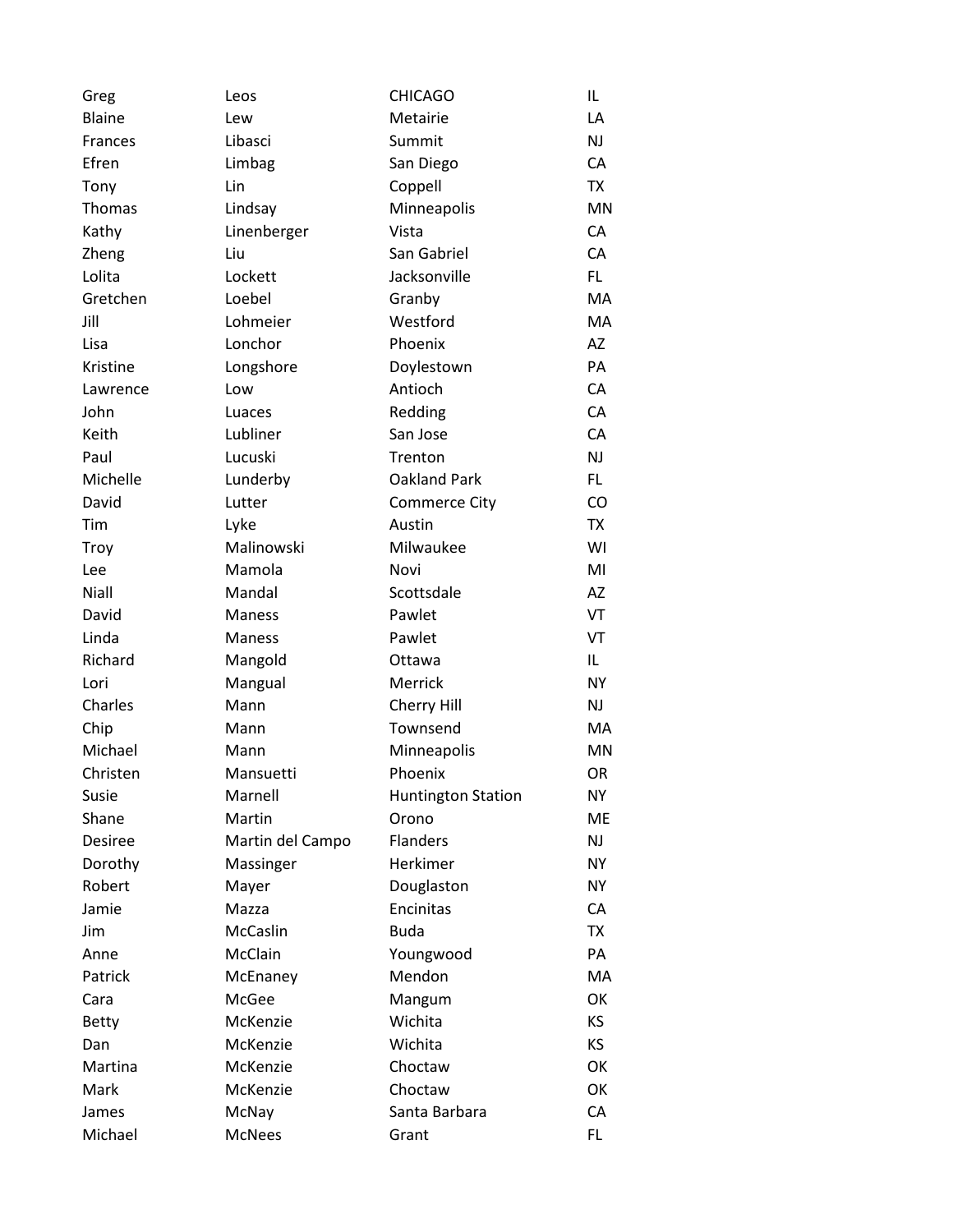| Michael          | <b>McNees</b>   | Grant                     | <b>FL</b> |
|------------------|-----------------|---------------------------|-----------|
| Jack             | Meagher         | Westfield                 | <b>NJ</b> |
| Robert           | Meagher         | Staten Island             | <b>NY</b> |
| Thomas           | meagher         | new providence            | <b>NJ</b> |
| Pam              | Medhurst        | San Diego                 | CA        |
| <b>ELIZABETH</b> | <b>MELILLO</b>  | northport                 | <b>NY</b> |
| Ken              | Merenda         | <b>Woodland Park</b>      | <b>CO</b> |
| Judy             | Mick            | Roanoke                   | VA        |
| Jeffrey          | Middleton       | Canton                    | MI        |
| Tony             | Miksanek        | Benton                    | IL        |
| Shawn            | Monroe          | Saint Louis               | <b>MO</b> |
| Deshini          | Moonesinghe     | Zionsville                | IN        |
| Ted              | Moreno          | Satna Ana                 | CA        |
| Richard          | Morey           | Frankfort                 | MI        |
| Gary             | Morgan          | Clarkston                 | MI        |
| Todd             | Morimoto        | San Jose                  | CA        |
| Valerie          | Murrah          | Chapel Hill               | <b>NC</b> |
| Karen            | Murray          | Mamaroneck                | <b>NY</b> |
| Melva            | Murray          | Hillsborough              | NJ        |
| John V           | Muzio Jr.       | Bayport                   | <b>NY</b> |
| Ronald           | Nardo           | <b>Bellmore</b>           | <b>NY</b> |
| <b>Brock</b>     | Neighbors       | Pace                      | FL.       |
| Andrea           | Nelson          | Bemidji                   | <b>MN</b> |
| Lynn             | Nelson          | Leesburg                  | VA        |
| Jason            | Ngai            | <b>Mountain House</b>     | CA        |
| Claudine         | <b>Nicholas</b> | Corinth                   | <b>TX</b> |
| Mary             | <b>Nolte</b>    | Bayport                   | <b>NY</b> |
| Thomas           | <b>Norkus</b>   | Lakeland                  | FL.       |
| Jessica          | Norles          | Alexandria                | VA        |
| Amador           | Nunez           | Anaheim                   | CA        |
| James            | O'Brien         | <b>Bloomfield Hills</b>   | MI        |
| Loan             | O'Brien         | Baytown                   | ТX        |
| Michael          | Ogazon          | Garden City               | <b>NY</b> |
| Teri             | Olcott          | Montrose                  | PA        |
| Nancy            | Olsen           | Clinton                   | <b>CT</b> |
| Peter            | Olsen           | Clinton                   | <b>CT</b> |
| Zionabelle       | Ondrey          | Cranford                  | NJ        |
| Regina           | Orelli          | <b>Huntington Station</b> | <b>NY</b> |
| Joseph           | Ortiz           | San Diego                 | CA        |
| Mark             | Osborne         | Hermitage                 | PA        |
| Will             | Paddock         | Glenside                  | PA        |
| Carolin          | Paidoussis      | West Islip                | <b>NY</b> |
| Donald           | Palladini       | Franklin                  | MA        |
| Yoly             | Pantig          | San Bruno                 | CA        |
| Robert           | Patterson       | Hicksville                | <b>NY</b> |
| Meeyoun          | Pavlicek        | <b>Broken Arrow</b>       | OK        |
| Ron              | Peck            | Sacramento                | CA        |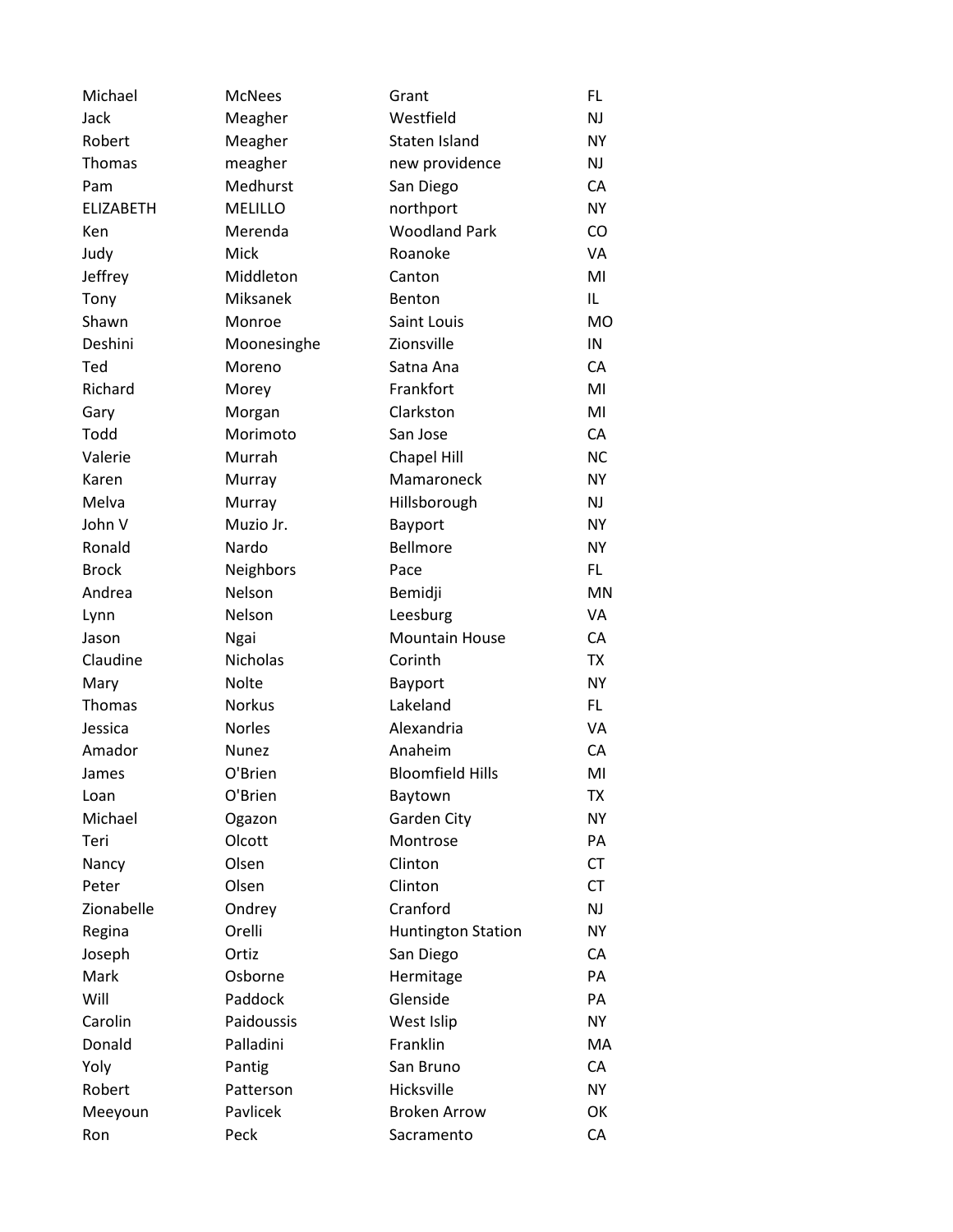| Stephen        | Peckiconis     | Roslindale           | MA        |
|----------------|----------------|----------------------|-----------|
| Richard        | Peete          | Crystal Lake         | IL        |
| Michael        | Pelletier      | Salem                | MA        |
| Perfrancis     | Penaranda      | San Diego            | CA        |
| John           | Perez          | Centennial           | CO        |
| Eric           | Perlmutter     | <b>Elmwood Park</b>  | NJ        |
| Jill           | Perrigoue      | Everett              | wa        |
| Tom            | Peters         | Francestown          | <b>NH</b> |
| James          | Peterson       | Richland             | <b>WA</b> |
| Sue            | Peterson       | Delta                | UT        |
| Shirley        | Pettijohn      | Chatham              | NJ        |
| Laura          | Pita           | Weston               | FL.       |
| Maurice        | Pointer        | <b>Baltimore</b>     | <b>MD</b> |
| Alan           | Poisner        | <b>Overland Park</b> | KS        |
| Jill           | Polilli        | Piscataway           | <b>NJ</b> |
| Jean           | Pommier        | Cupertino            | CA        |
| Maria Luisa    | Poso           | <b>West Covina</b>   | CA        |
| Valerie        | Postle         | <b>Newark</b>        | OH        |
| Ted            | Poulos         | McLean               | VA        |
| Kat            | Powell         | San Jose             | CA        |
| Tim            | Pratt          | Shoreview            | <b>MN</b> |
| Mickey         | Price          | Dublin               | CA        |
| John           | Primmer        | Muncie               | IN        |
| Jonathan       | Procter        | North Olmsted        | OН        |
| Christine      | Prorock-Rogers | Somerville           | NJ        |
| <b>Kim</b>     | Prytherch      | Lancaster            | <b>SC</b> |
| Anthony        | Pugliese       | Audubon              | NJ        |
| Charlene       | Ragsdale       | Las Vegas            | <b>NV</b> |
| Paul           | Ranke          | Waterford            | Mi        |
| Susan          | Rapp           | <b>Sugar Grove</b>   | PA        |
| <b>Barbara</b> | Rausch         | Antioch              | CA        |
| Luz            | Ravines        | Elizabeth            | <b>NJ</b> |
| Randy          | Ray            | Ramona               | CA        |
| Carol          | Ray-Malone     | LaCrescenta          | CA        |
| Elizabeth C.   | Readinger      | <b>Fort Scott</b>    | KS        |
| Michael        | Redmond        | Lubbock              | <b>TX</b> |
| Wendy          | Reed           | E. Brunswick         | NJ        |
| George         | Rehmet         | Daly City            | CA        |
| Darlene        | Reimann        | Troy                 | MI        |
| James          | Reimann        | Eagan                | <b>MN</b> |
| Matthew        | Reimann        | Troy                 | MI        |
| Mona           | Reinhardt      | <b>ASHBURN</b>       | VA        |
| Terri          | Rejimbal       | Tampa                | FL.       |
| Jacqueline     | Reuveni        | Paramus              | NJ        |
| Rondalyn       | Reynolds       | Tulsa                | OK        |
| Glenn          | Richardson     | Louisville           | KY        |
| Michelle       | Richardson     | Helotes              | TX        |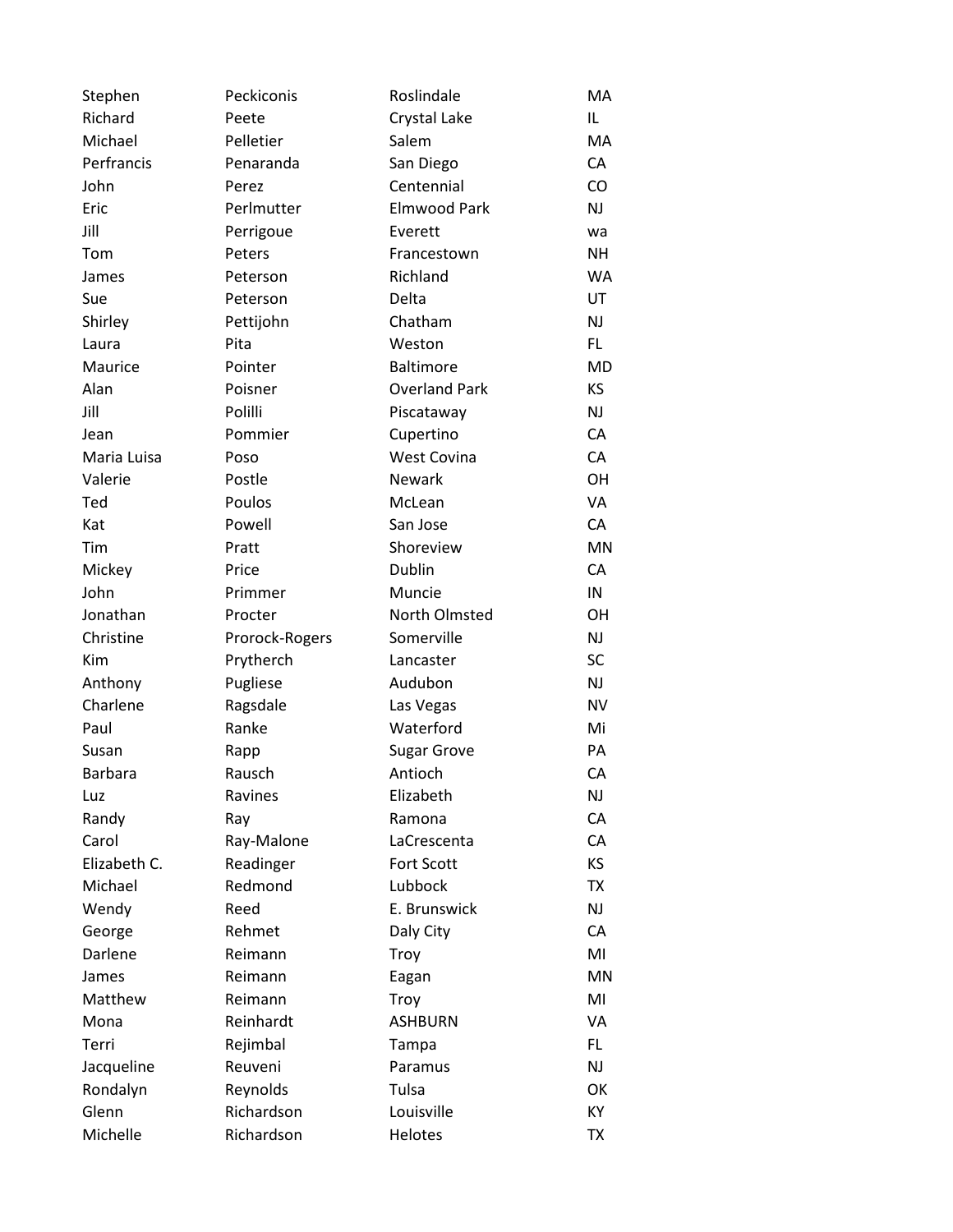| Toby           | Rider        | Torrance          | СA        |
|----------------|--------------|-------------------|-----------|
| Randy          | Rigley       | Franklinville     | NJ        |
| Joel           | Rizzo        | San Francisco     | Ca        |
| Jim            | Roberts      | Warren            | PA        |
| Cathy          | Robertson    | <b>Budd Lake</b>  | NJ        |
| John           | Robertson    | <b>Budd Lake</b>  | NJ        |
| Curt           | Robinson     | West Islip        | NY.       |
| Irene          | Robinson     | West Islip        | <b>NY</b> |
| Francisco      | Rodriguez    | Ontario           | CA        |
| Jeffery        | Rogers       | Oakland           | CA        |
| Maria D.       | Romano       | Jamaica           | <b>NY</b> |
| Lisa           | Rossello     | Somerset          | NJ        |
| Joseph F.      | Rottino      | Fort Lauderdale   | FL.       |
| Trena          | Roudebush    | Indianapolis      | IN        |
| LuAnne         | Roy          | Seymour           | <b>CT</b> |
| Joseph         | Ruffino      | <b>Wood Dale</b>  | IL        |
| Janice         | Rumph        | Mattawan          | MI        |
| <b>Barbara</b> | Ryan         | Leonia            | <b>NJ</b> |
| Dana           | Ryan         | San Diego         | CA        |
| Peter K.       | Saine        | Irvine            | CA        |
| Peter K.       | Saine        | Irvine            | CA        |
| Lawrence       | Sak          | Lake Orion        | MI        |
| Juan           | Sanchez      | Louisville        | KY        |
| JC             | Santa Teresa | Nanuet            | <b>NY</b> |
| Jeanette       | Santa Teresa | Nanuet            | <b>NY</b> |
| Dalva          | Santos       | <b>Belleville</b> | NJ.       |
| charles        | savage       | <b>NOVATO</b>     | CA        |
| Sally          | Saxon        | Santa Rosa Beach  | FL        |
| Christopher    | Schaffner    | Concord           | MA        |
| Matthew        | Schmidt      | St. Paul          | MN        |
| Ann            | Scholl       | Kimberly          | WI        |
| Scott          | Schoneberg   | Des Moines        | IA        |
| John           | Schultz      | Madison           | WI        |
| John           | Schultz      | Madison           | WI        |
| Alan           | Schumacher   | Efland            | <b>NC</b> |
| Rose           | Scovel       | Indianapolis      | IN        |
| Arch           | Seamans      | Rockaway          | NJ        |
| Suzy           | Seeley       | Houston           | TX        |
| Lisa           | Seidel       | Renton            | WA        |
| Elizabeth      | Senger       | Bloomfield        | NJ        |
| Caye           | Serling      | Lighthouse Point  | FL.       |
| Uma            | Sethuraman   | Irvine            | CA        |
| Barry          | Shea         | Cave Creek        | AZ        |
| Gary           | Shelnutt     | Durham            | <b>NC</b> |
| Christy        | Shelton      | Seattle           | <b>WA</b> |
| Paul           | Sherman      | Lewisville        | <b>NC</b> |
| Julie          | Sherwood     | Gilbert           | AZ        |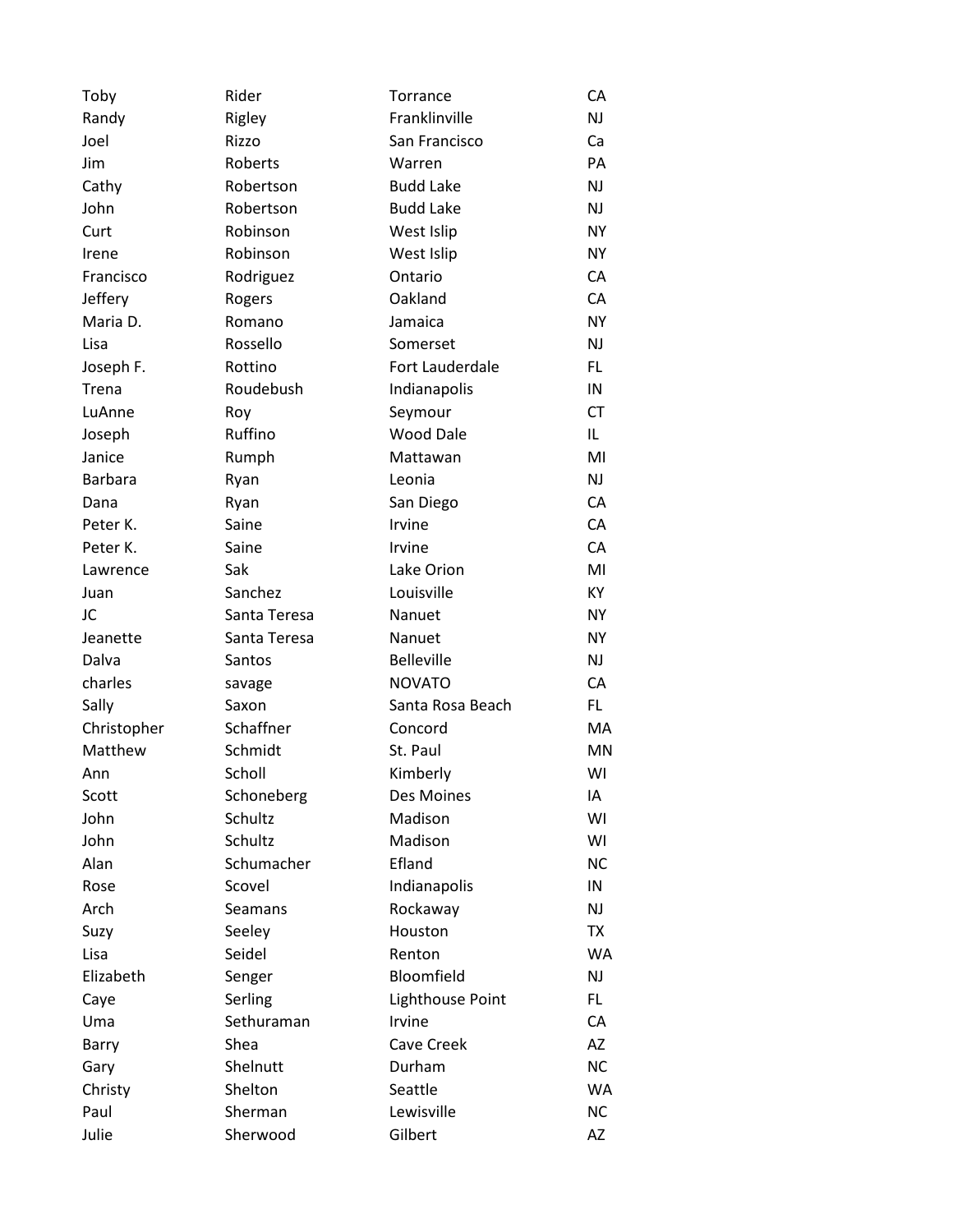| Akihiro        | Shimizuishi     | <b>New York</b>    | <b>NY</b> |
|----------------|-----------------|--------------------|-----------|
| Jennifer       | Shin            | Princeton          | <b>NJ</b> |
| Philo          | Short           | Monterey           | CA        |
| Tim            | Siegel          | Germantown         | WI        |
| Michele        | Siegrist        | Pensacola          | FL.       |
| Julie          | Silverman       | Edina              | <b>MN</b> |
| Azadeh         | Smeltzer-Azad   | Philadelphia       | PA        |
| <b>Barbara</b> | Smith           | Pearland           | TX        |
| James          | Smith           | Delaware           | <b>NJ</b> |
| Reginald       | Smith           | Gaithersburg       | <b>MD</b> |
| Stephen        | Smith           | Pueblo             | <b>CO</b> |
| Joseph         | Snow            | Concord            | <b>NH</b> |
| Margaret       | Snow            | Concord            | <b>NH</b> |
| Michael        | Sohaskey        | Marina del Rey     | CA        |
| Darin          | Soler           | Brooklyn           | <b>NY</b> |
| Richard        | Soller          | North Bend         | <b>OH</b> |
| Susan          | Spencer         | Whitinsville       | MA        |
| Jim            | Spernyak        | Atlanta            | GA        |
| George         | Sperzel         | Lake Forest        | IL        |
| Nancy          | <b>Stark</b>    | Palm Bay           | FL.       |
| Judy           | Staveley        | Sykesville         | <b>MD</b> |
| Lawrence       | Steele          | Round Lake         | IL        |
| Marcia         | Steele          | Wichita            | <b>KS</b> |
| Alan           | Stein           | Rockville Centre   | <b>NY</b> |
| Robert         | Stenzel         | Cherry Hill        | <b>NJ</b> |
| Louise         | Stephens        | San Francisco      | CA        |
| C.             | Stephenson-Lake | Cypress            | <b>TX</b> |
| Alexander      | Sterczek        | Northlake          | IL.       |
| <b>Bret</b>    | <b>Stevens</b>  | Aurora             | CO        |
| Carol          | <b>Stevens</b>  | Aurora             | CO        |
| Yolanda        | <b>Stevens</b>  | Ocoee              | FL.       |
| Kathryn        | Stoker          | Norwalk            | <b>CT</b> |
| Lincoln        | <b>Stokes</b>   | <b>Baltimore</b>   | <b>MD</b> |
| Lorelei        | Suehrstedt      | <b>Bay Village</b> | OH        |
| Christopher    | Sullivan        | <b>Newark</b>      | CA        |
| Stephen        | Sullivan        | Uxbridge           | MA        |
| Patrice        | Swan            | Coon Rapids        | <b>MN</b> |
| Ann            | Sweat           | Las Vegas          | <b>NV</b> |
| Mark           | Tanaka          | Hayward            | CA        |
| Nancy          | Tantone         | West Islip         | <b>NY</b> |
| Chuck          | Taylor          | Charlotte          | <b>NC</b> |
| Cozette        | Teasley         | Loganville         | GA        |
| Sam            | Teigen          | Hawthorne          | NJ        |
| Lani           | Teshima         | San Leandro        | CA        |
| Andrew         | Thacher         | Escondido          | CA        |
| Melissa S.     | Thigpen         | Fort Sill          | OK        |
| Chris          | Thorson         | Princeton          | MN        |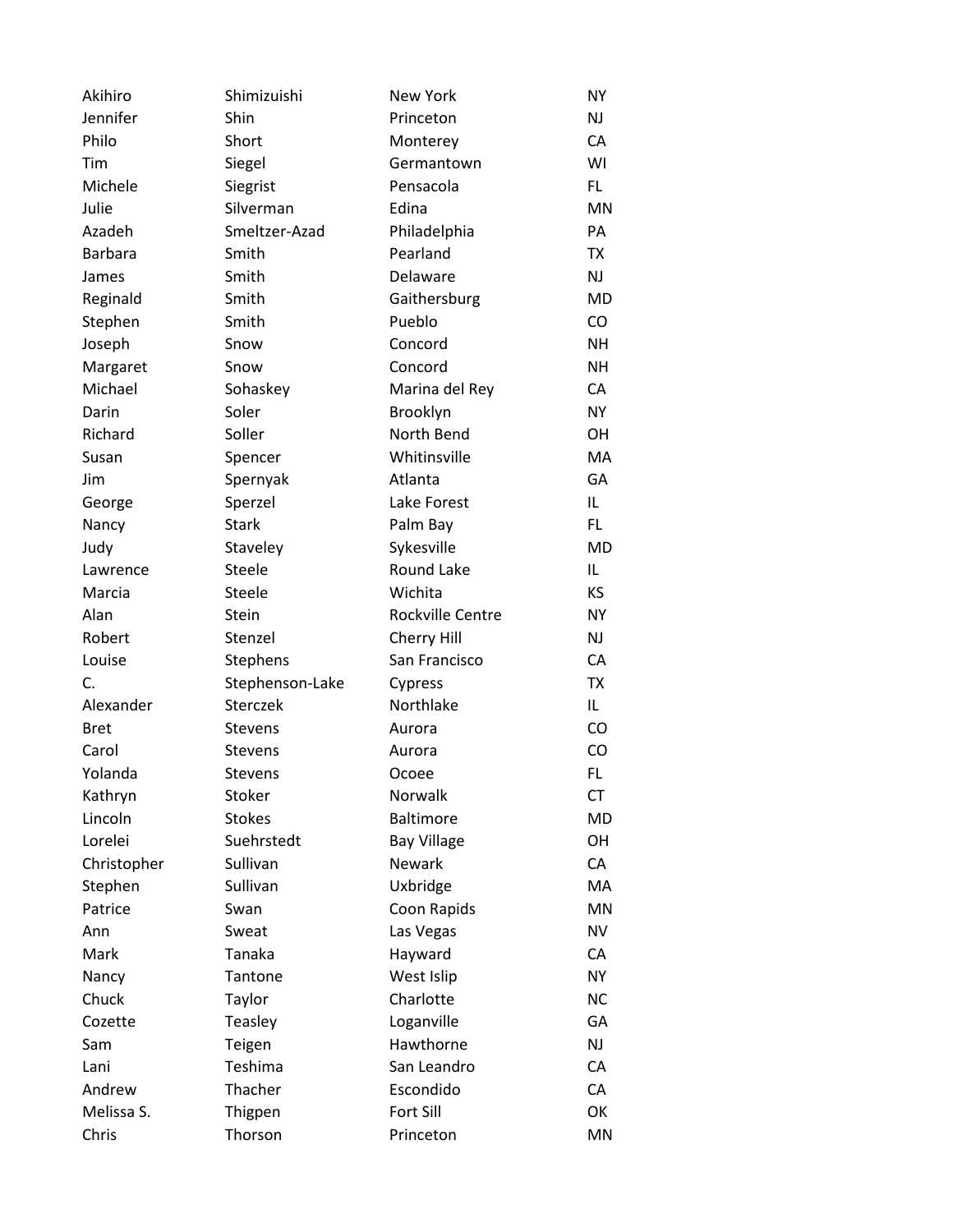| Karen          | Threlkeld     | Birmingham            | AL        |
|----------------|---------------|-----------------------|-----------|
| Peter          | Tomaszewski   | Fair Lawn             | <b>NJ</b> |
| Valerie        | Tomolonis     | Bellingham            | МA        |
| Heather        | Trainor       | Roswell               | Ga        |
| Kim            | Travella      | Reno                  | <b>NV</b> |
| Anne           | Treadwell     | <b>Burlington</b>     | VT        |
| PABLO          | <b>TROCHE</b> | Paterson              | NJ        |
| Caroline       | Troise        | <b>East Greenwich</b> | RI        |
| Carol          | Turner        | <b>Newark</b>         | CA        |
| Steven         | Tuttle        | North Royalton        | <b>OH</b> |
| Annemarie      | Uebbing       | Kearny                | NJ        |
| Vivencio Randy | Vallebo       | San Diego             | CA        |
| Vince          | Varallo       | Fort Washington       | PA        |
| Fabian         | Vasquez       | Teaneck               | <b>NJ</b> |
| Patricia       | Vicary        | Pleasanton            | CA        |
| Tony           | Vicente       | Harrison              | <b>NJ</b> |
| Luzviminda     | Villamil      | Long Beach            | CA        |
| Yvonne         | Walker        | <b>Baltimore</b>      | MD        |
| Peter          | Warren        | Westfield             | NJ        |
| Gail           | Warshaw       | Demarest              | NJ        |
| Mark           | Washburne     | Mendham               | <b>NJ</b> |
| Jeremy         | Weaver        | <b>Blacklick</b>      | <b>OH</b> |
| Jeff           | Weber         | Bloomington           | IN        |
| Wayne          | Wells         | Tecumseh              | MI        |
| Howard         | Whitman       | Louisville            | KY        |
| Lisa           | Wikert        | Riverside             | CA        |
| Roxanne        | Will          | Round Lake            | IL.       |
| James          | Williams      | Columbia              | SC        |
| Sherry         | Wirtel        | Jensen Beach          | FL.       |
| Claudia        | Wolfe         | Alexandria            | VA        |
| Omer           | Womack        | Deer Park             | <b>TX</b> |
| Jeff           | Wriker        | Edmond                | OK        |
| Melissa        | Wu            | Nashua                | <b>NH</b> |
| William        | Yost          | Manchester            | <b>CT</b> |
| Riya           | Young         | Palo Alto             | CA        |
| Gordon         | Yowell        | <b>Atlantic Beach</b> | <b>NC</b> |
| Marianne       | Zacharia      | <b>East Northport</b> | <b>NY</b> |
| Stephen        | Zammitti      | Leonia                | <b>NJ</b> |
| Linda          | Zavalick      | Holliston             | MA        |

### *Silver Award Winners*

| Lindsay | Abel              | East Fallowfield | <b>PA</b> |
|---------|-------------------|------------------|-----------|
| Richard | Ainsworth         | Cambridge        | MA        |
| Victra  | <b>Bumgardner</b> | Springfield      | TN        |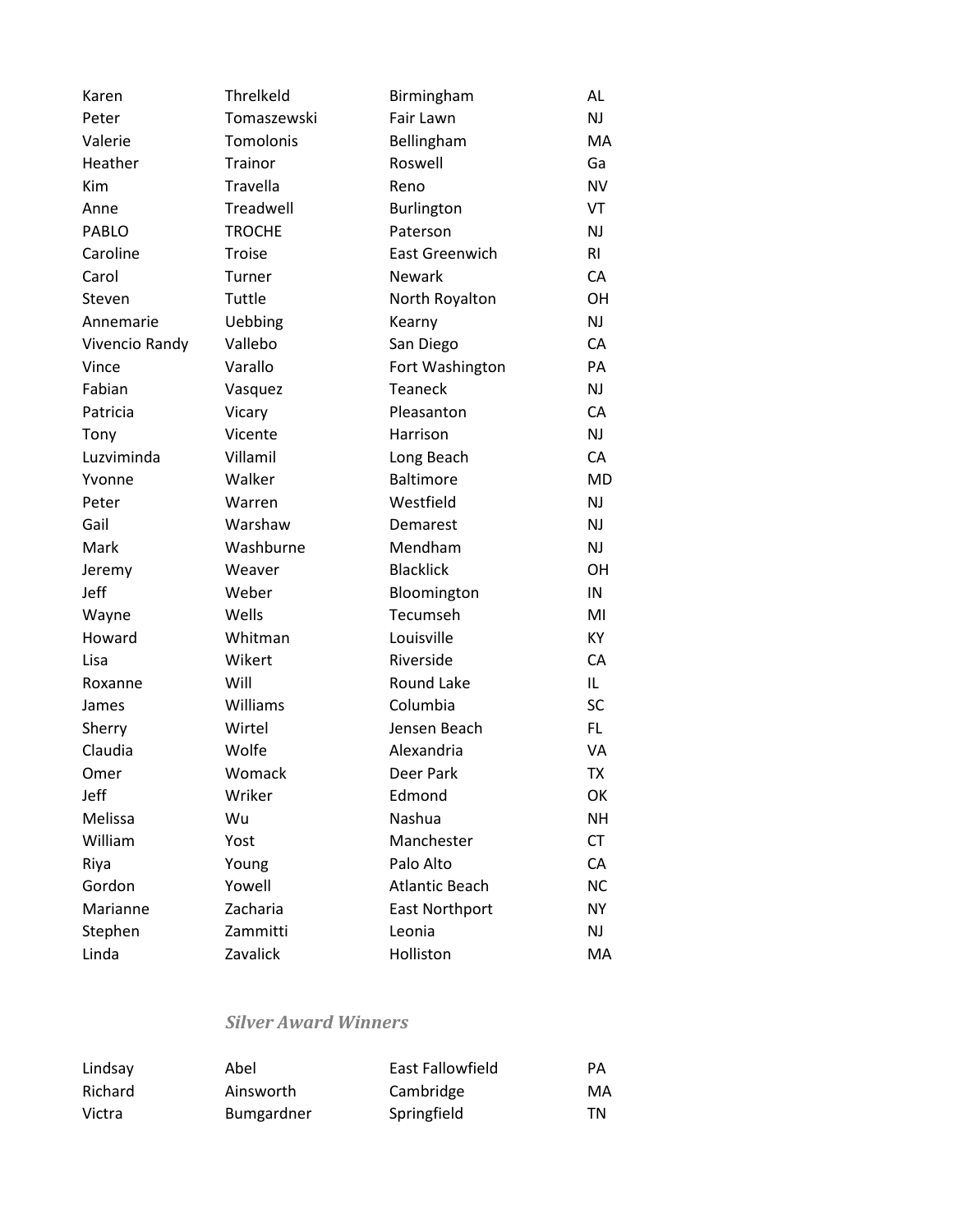| Lisa           | <b>Buohler</b> | Lehigh Acres      | <b>FL</b> |
|----------------|----------------|-------------------|-----------|
| Gary           | <b>Burak</b>   | New Hartford      | <b>NY</b> |
| Patrick        | Chagnon        | Windsor           | СT        |
| Xavier         | <b>Duclos</b>  | Fort Myers        | FL        |
| Allan          | Due            | Bloomfield        | NM        |
| Steven         | Engleman       | Denver            | CO        |
| Amy            | Fisher         | Williamstown      | NJ        |
| Elliott        | Frieder        | Montville         | ΝJ        |
| Lisa           | Garrone        | <b>New York</b>   | NY        |
| Michael        | Herron         | Westerville       | OН        |
| Thomas         | Hoffmann       | <b>HoHoKus</b>    | NJ        |
| Robert         | Howren         | Austell           | GA        |
| Lena           | Hunsinger      | Chalfont          | PA        |
| Larry          | Kahm           | Fort Lee          | NJ        |
| John           | Keller         | Visalia           | CA        |
| William        | Killinger      | Raleigh           | <b>NC</b> |
| Dan            | Langan         | Scranton          | PА        |
| Michael        | Mader          | Cape May          | NJ        |
| Robert         | Manning        | Marshfield        | MO        |
| Kurt           | Martin         | <b>Boyne City</b> | MI        |
| John           | Matthews       | Canton            | <b>CT</b> |
| John           | McCue          | Bellingham        | <b>MA</b> |
| William        | Morrell        | Lakeland          | FL.       |
| Josephine      | Nagal          | Chula Vista       | CA        |
| Megan          | Nguyen         | Belmont           | CA        |
| Kathy          | Owen           | Monument          | CO        |
| Amalie         | Park           | Westwood          | NJ        |
| Tuan           | Phung          | Temecula          | CA        |
| Richard        | Plummer        | Kalamazoo         | MI        |
| <b>Burdett</b> | Porter         | Sayre             | PА        |
| Ronald         | Shinn          | Birmingham        | AL        |
| <b>Rick</b>    | Strand         | Maple Grove       | MN        |
| Daniel         | Trone          | San Diego         | CA        |
| William        | Trujillo       | Wellsboro         | PА        |
| Diane          | Washburne      | Mendham           | NJ        |
| Forrest        | Webb           | Uniontown         | OH        |
|                |                |                   |           |

#### *Bronze Award Winners*

| Jennifer      | Allen        | Sullivan    | MO.       |
|---------------|--------------|-------------|-----------|
| <b>Thomas</b> | Allen        | Sullivan    | MO        |
| Tammy         | Alverson     | Maineville  | OН        |
| Julie         | Angarone     | Hamilton    | <b>NJ</b> |
| Marty         | Baker        | Winterville | <b>NC</b> |
| Stephen       | <b>Brody</b> | Haworth     | NJ        |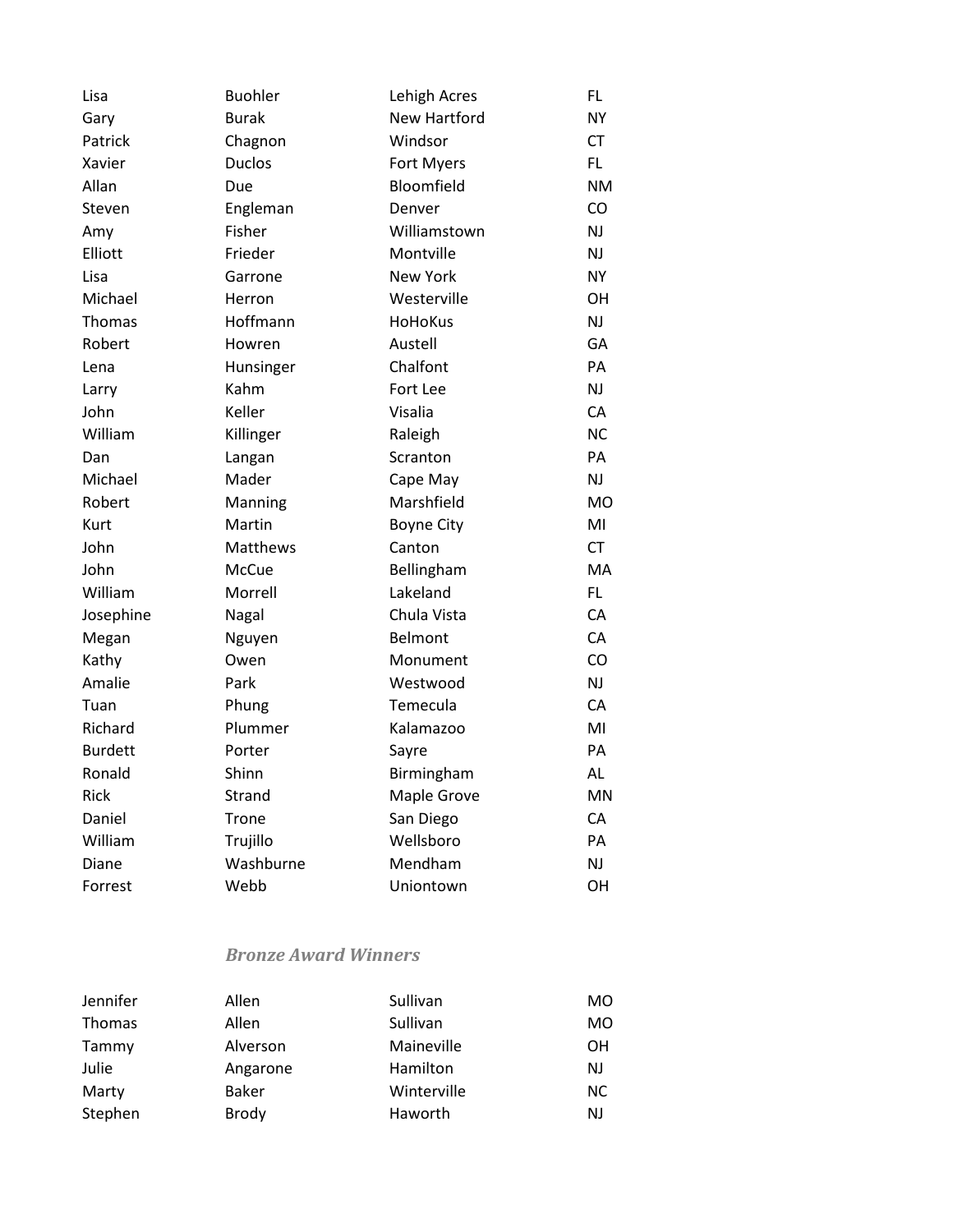| Jerry          | <b>Bulosan</b> | Glendale             | СA        |
|----------------|----------------|----------------------|-----------|
| Gary           | Cahill         | Chicago              | IL        |
| Tonya          | Caisse         | Milford              | MA        |
| Ward           | Carpenter      | Ridgefield           | <b>CT</b> |
| Marissa        | De Luna        | Santee               | CA        |
| Amy            | Dierberger     | Somerville           | MA        |
| Esther         | Dill           | Cary                 | <b>NC</b> |
| Emil           | Estok          | Garfield             | NJ        |
| John           | Estok          | Glen Rock            | NJ        |
| Shawn          | Fitzgerald     | Canby                | <b>OR</b> |
| Shawn          | Fitzgerald     | Canby                | OR        |
| Ronald         | Hughes         | Hollister            | CA        |
| Steven         | Johnson        | <b>Blue Bell</b>     | PA        |
| Shazzar        | Kallie         | Long Beach           | CA        |
| Richard        | Kimball        | Charleston           | <b>SC</b> |
| Alysia         | Korelc         | Round Rock           | <b>TX</b> |
| Jorma          | Kurry          | Falmouth             | <b>ME</b> |
| Christine      | Lauer          | Rockford             | MI        |
| Amy            | Lavery         | Chicago              | IL        |
| <b>Steve</b>   | Lee            | Randolph             | NJ        |
| Denise         | Leo            | San Francisco        | CA        |
| Lance          | Levine         | Mamaroneck           | <b>NY</b> |
| Lisa           | Lockwood       | <b>Owings Mills</b>  | MD        |
| Lisa           | Lockwood       | <b>Owings Mills</b>  | MD        |
| Kyra           | Mancine        | West Henrietta       | <b>NY</b> |
| Kyra           | Mancine        | West Henrietta       | <b>NY</b> |
| Christina      | Martinez       | Randolph             | NJ        |
| Bill           | Mellen         | Lexington Park       | MD        |
| Lee            | Mooney         | <b>Mays Landing</b>  | NJ        |
| Anne-Marie     | Pastorkovich   | Fairfax              | VA        |
| Luciano        | Piccoli        | San Jose             | CA        |
| Debra          | Razzano-Nerud  | Glen Head            | <b>NY</b> |
| Jody           | Reinhardt      | Neenah               | WI        |
| Gregg          | Rentko         | Morristown           | NJ        |
| Rene           | Rovtar         | <b>Basking Ridge</b> | NJ        |
| Jack           | Schade         | New Llano            | LA        |
| Jonathan       | Schwartz       | Westwood             | NJ        |
| Thomas F.      | <b>Sisulak</b> | Riverside            | IL.       |
| Rachael        | Smithey        | Chula Vista          | CA        |
| Patricia       | Tesner         | Croswell             | MI        |
| Jonathan       | Towle          | Andover              | MA        |
| Romy           | Vreeland       | Hawthorne            | NJ        |
| <b>Barbara</b> | Wallace        | El Cajon             | CA        |
| <b>Barbara</b> | Wallace        | El Cajon             | CA        |
| Martin         | Warzala        | Saomerst             | NJ        |
| Dean           | Wewetzer       | <b>Newport News</b>  | VA        |
| Pete           | Wildes         | Oak Park Heights     | ΜN        |